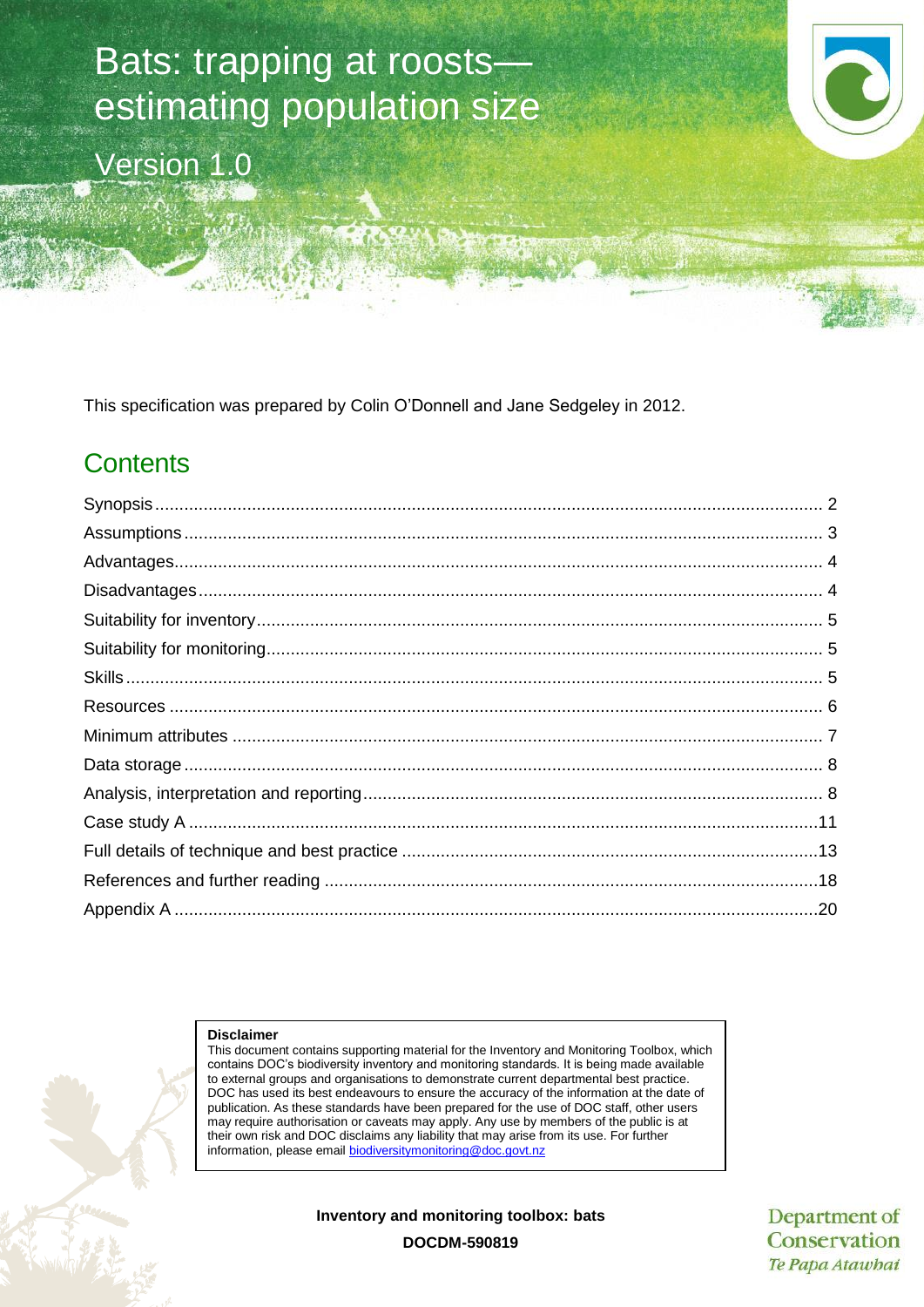### <span id="page-1-0"></span>**Synopsis**

Mark-recapture techniques can be used to estimate population size when a complete count is not possible and when less expensive indices of relative abundance or density cannot be calculated. Markrecapture studies are dependent on being able to apply recognisable marks to bats that last for the duration of the study. Bats are trapped and marked at roost sites using harp traps (to obtain a large enough sample of animals). Anyone wishing to catch and handle bats must hold appropriate permits, have animal ethics approval and should be familiar with the potential health and safety issues associated with handling bats. Trapping and handling must follow approved best practice procedures that do not disturb the bats unduly (see the 'DOC best practice manual of conservation techniques for bats'—docdm-131465). Bats must be marked using tags or marks that are ethically acceptable and humane. Two types of marks are used:

- 1. Permanent marks using individually numbered tags (forearm bands for long-tailed bats and Passive Integrated Transponder tags (PIT tags or microchips) for lesser short-tailed bats).
- 2. Temporary marks for lesser short-tailed bats (fur clips) in lieu of permanent marks.

Note that bands cause injury to lesser short-tailed bats so must not be used, and transponders have now been used successfully.

Bats are recaptured once or several times after a short interval, and mark-recapture analyses are used to estimate population size. A variety of statistical methods ('models') are available for estimating population size. Choice of method depends on the following:

- Whether temporary or permanent marks can be used
- Whether individually recognisable marks can be applied
- Whether the population is 'open' or 'closed' during the sampling period
- Study objectives
- The number of resources and time available for the study

Four approaches to estimating population size are possible. They vary in their precision:

- 1. Calculating very simple estimates (minimum number of marked bats alive (MNA) following a recapture session).
- 2. Deriving population estimates from short-term sampling of closed populations (i.e. where there is no birth, death, immigration or emigration during the study) and obtaining an estimate of absolute abundance.
- 3. Using the recapture probabilities calculated in open-population models to estimate population size.
- 4. Using robust design models that combine elements of both open- and closed-population modelling.

Closed-population methods (No. 2 above) are recommended if a single estimate of abundance is required, whereas robust design models provide more precise abundance estimates from multiple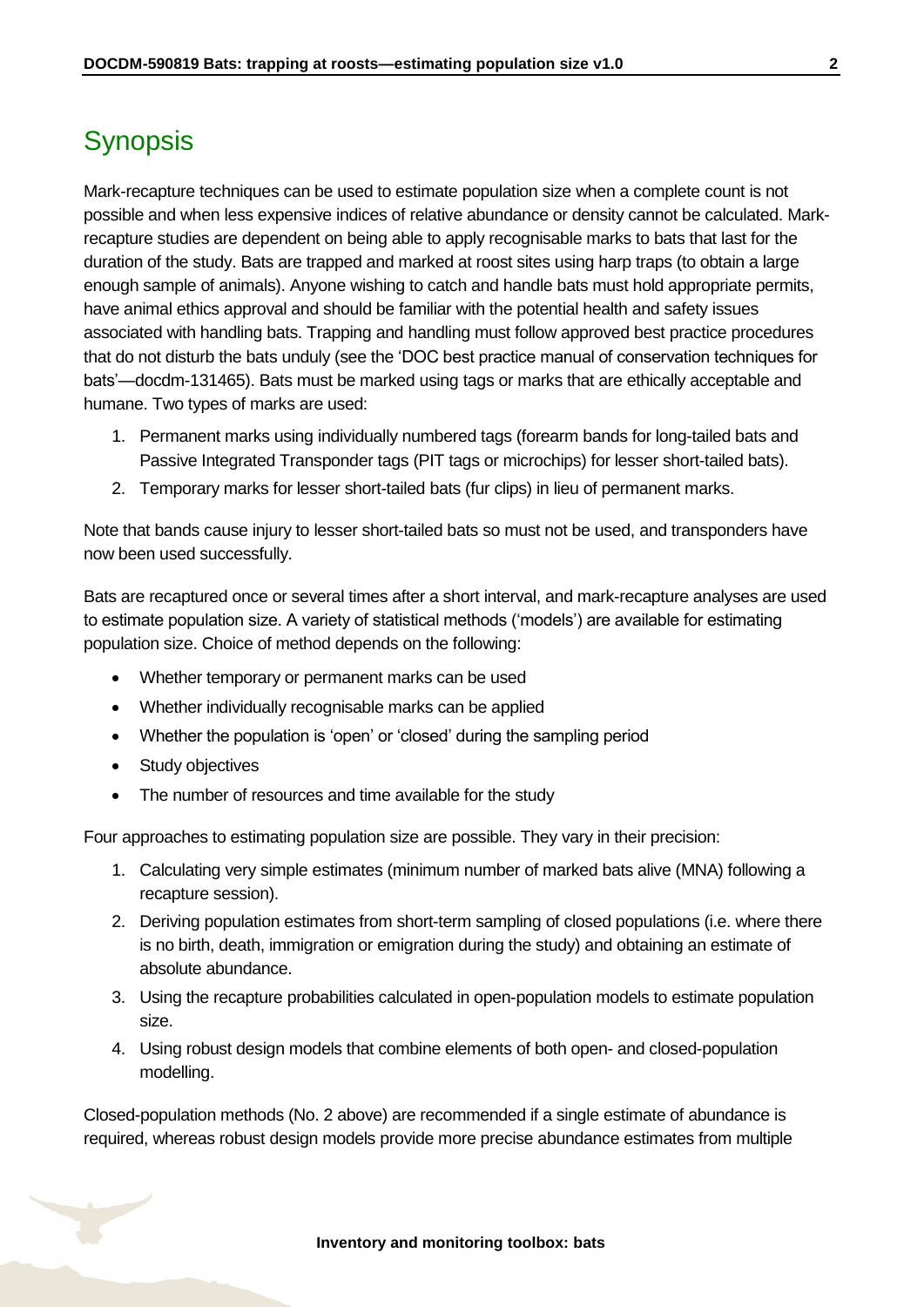estimates of abundance. Seek advice of a statistician with expertise in modelling populations before undertaking mark-recapture studies to ensure the correct approach is used, because all approaches have set assumptions that should be met. There are strengths and weaknesses in each approach, and violating the assumptions has different consequences for each approach. These, in turn, may influence the precision of population estimates and hence the conclusions drawn from analyses. Obtaining sufficient samples (i.e. enough individual bats are marked) is virtually impossible if catching bats on their foraging grounds, which is why we recommend harp-trap captures at roost sites as the basis for markrecapture studies. Marking and recapture methods provide reasonably robust population estimates for long-tailed bats for both inventory and monitoring if (a) individually numbered forearm bands are used to mark animals, (b) sample sizes are large (hundreds of bats), and (c) recapture sessions are undertaken periodically for long enough (> 5 years).

At the time of writing, only simple population estimates have been derived for lesser short-tailed bats because, until recently, temporary marking was the only method approved for this species. However, lesser short-tailed bats have now been tagged successfully using transponders inserted under the skin. Automatic tag readers and data loggers positioned at the roost hole have successfully recorded the number of bats with tags exiting the roost. If this information (number of bats with tags emerging at dusk) is used in conjunction with a simultaneous video count at the same roost (total number of bats emerging), a coarse, one-off population estimate can be calculated (e.g. by using the Lincoln-Petersen Estimator). Population estimation using robust design models for 'open' populations might also become a feasible alternative.

### <span id="page-2-0"></span>**Assumptions**

All mark-recapture models have assumptions that must be satisfied to avoid biased estimates. Lettink & Armstrong (2003) summarise all the assumptions for the main methods of estimating population size.

There are a number of general assumptions applicable to all marking methods:

- Marked bats are representative of the population being studied.
- Marks do not influence behaviour or survival of marked animals.
- Loss of contact of a marked animal is random and independent of death.

#### Assumptions of closed-population models

If there is one marking session and one recapture session, and the population is closed (i.e. no birth, death, immigration or emigration occur during the study), then methods known variously as the Petersen Estimator or Lincoln Index are applicable. This Lincoln-Petersen Estimator assumes that:

- The population is geographically and demographically closed (i.e. the population is constant in size and composition during the study period).
- All animals have the same probability of being caught.
- Marks are not lost.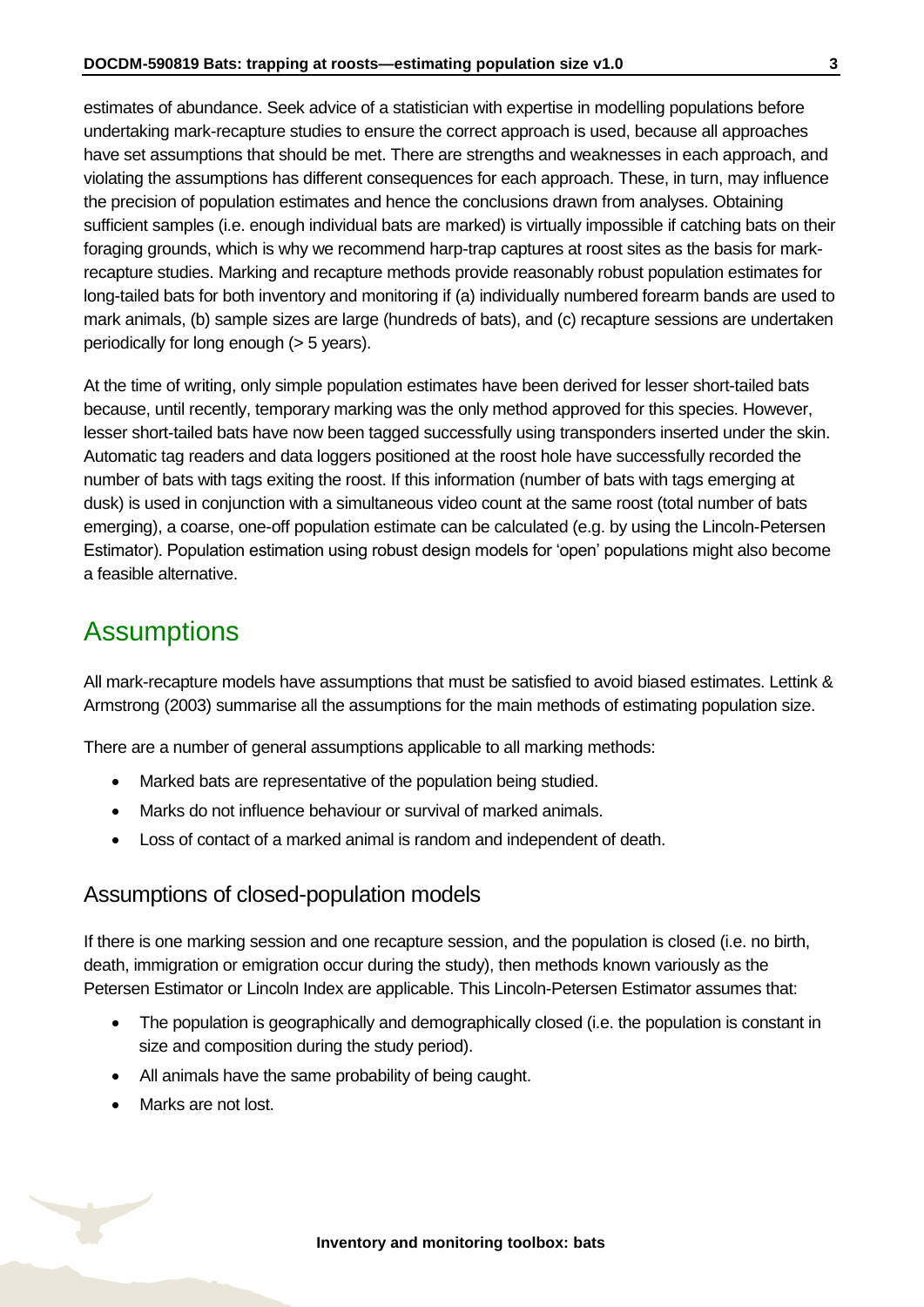If there are multiple recapture sessions, and the population is still closed (often referred to as Schnabel methods), then the second assumption (above) does not apply to the analysis.

#### Assumptions of open-population models

Open-population models (where populations are subject to birth, death, immigration and emigration during a study) are usually used for rigorous analysis of survival in animals. However, if recapture probabilities are high and the assumptions of the model are met, then the recapture probabilities calculated from these models can be inserted in the equations for estimating population size. The Cormack-Jolly-Seber model is the most commonly used and has the following main assumptions:

- Every animal (of the same type) has the same probability of recapture ('equal catchability' or 'capture heterogeneity').
- Every animal (of the same type) has the same probability of survival from one sample to the next.
- Marks are not lost or missed.
- All samples are instantaneous and each release is made immediately after the sample.

### <span id="page-3-0"></span>Advantages

- The methods obtain results relatively quickly, making them suitable for answering short-term management questions, such as:
	- How large is the bat population at site *x*?
	- Is population size different after a management operation?
	- What proportion of bats survived a management operation?
- The methods can be used to obtain population estimates without having to individually mark all animals in a population.
- If permanent, individual marks can be applied, then more precise population estimates can be calculated.

### <span id="page-3-1"></span>**Disadvantages**

- Trapping and mark-recapture methods are dependent on being able to locate roost sites when necessary and catching and marking sufficient numbers of bats quickly and humanely. Times when non-flying young are in a colony should be avoided.
- Large sample sizes are needed to ensure recapture probabilities are high, but it is sometimes hard to catch a lot of bats in a reasonable number of capture sessions. Obtaining sufficient samples is virtually impossible if catching bats on their foraging grounds, which is why we recommend basing this method on captures at roost sites.
- Bats are disturbed by catching, handling and applying marks, and currently, they have to be recaptured subsequently. Thus, caution and care are needed when catching animals.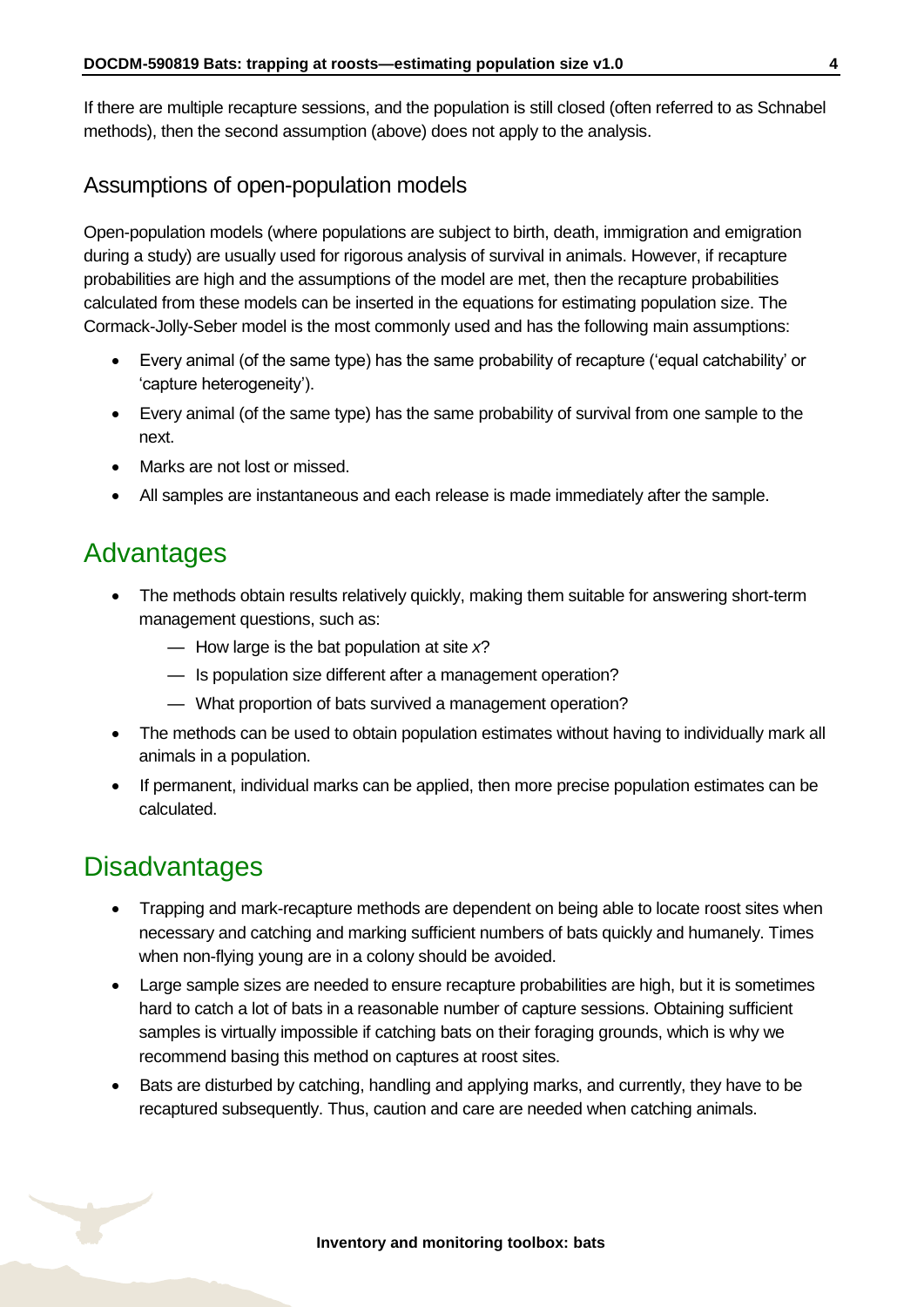Guidelines on best practice must be strictly adhered to. In the future, automatic transponder readers set up at roost sites may remove the need to recapture individual short-tailed bats.

- The methods require a large number of skilled workers to handle bats quickly and efficiently.
- If temporary marks are used, or if marks are not specific to individuals, then population estimates will not be very accurate, and, potentially, might only detect gross changes in population over time.
- Estimates are poor for populations that are very mobile because the assumptions of populations being 'closed' are difficult to meet.
- If the assumption of equal catchability of individuals is violated, this will result in a biased population estimate that probably under- or over-estimates population size. This assumption is difficult to meet and violations can be divided into heterogeneity (differences between individuals) and behavioural causes. Animals can be divided into categories such as sex and age, assuming equal catchability in each category, but a larger sample size is required if this approach is used.

### <span id="page-4-0"></span>Suitability for inventory

Marking and recapture methods provide relatively robust one-off population estimates for long-tailed bats if (a) a large enough sample is marked using individually numbered forearm bands, and (b) the sample of recaptured bats is also large. We do not recommend temporary marking and recapture for long-tailed bats to estimate population size because it is more effective to mark the bats permanently.

Techniques for estimating population size in lesser short-tailed bats are less robust because, although it is now possible to use transponders with this species (Sedgeley & O'Donnell 2006, 2007), their application is not yet routine. Simple population estimates can be derived by using fur-clipping as a temporary mark and then, for example, using the Lincoln-Petersen Estimator. Population estimates derived from recapturing bats with transponder tags will provide more precise estimates of population size in the future.

### <span id="page-4-1"></span>Suitability for monitoring

These methods are equally suitable for monitoring in both species if the constraints listed above are recognised, and repeat capture and recapture sessions are standardised. Once automatic transponder readers have been fully developed, it may be possible to monitor populations of lesser short-tailed bats more robustly.

### <span id="page-4-2"></span>**Skills**

Workers require skills to locate occupied roosts if roost locations are not already known. They also need certain skills to apply the inventory or monitoring method at the roost: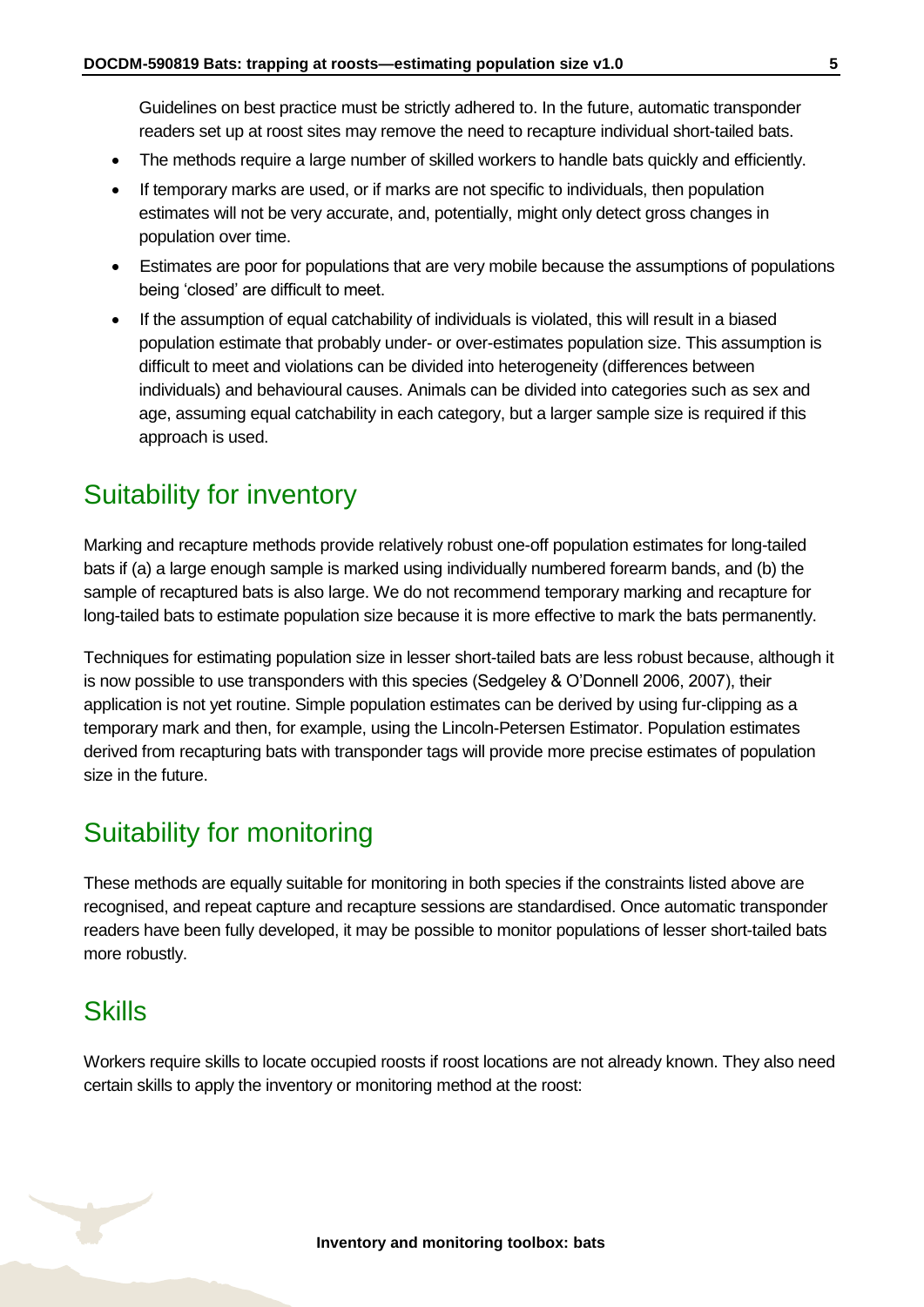#### Skills required for finding roosts

Workers must be able to:

- Demonstrate a basic level of bushcraft.
- Identify areas of bat activity by using bat detectors to survey for bat calls. See 'Bats: counting away from roosts—bat detectors on line transects' (docdm-590701) and 'Bats: counting away from roosts—automatic bat detectors' (docdm-590733) for more information.
- Set up harp traps or construct mist net rigs in areas of bat activity. Training may be needed to learn how and where to place traps to optimise capture rates.
- Handle bats competently and humanely; identify, age, sex and measure them; and apply transmitters.
- Meet minimum standards—anyone wishing to catch and handle bats must receive appropriate training and must meet the minimum requirements for catching, handling, examining, measuring, and releasing bats described in the 'DOC best practice manual of conservation techniques for bats' (docdm-131465).
- Use radio-tracking to follow tagged bats and locate their communal roosts (see 'Bats: trapping at roosts—estimating survival and productivity'—docdm-590867).

#### Skills required for using mark-recapture at roosts

Workers must be able to:

- Set up harp traps at tree roosts or caves using appropriate catching methods. Training may be needed to learn how and where to place traps to optimise capture rates.
- Handle bats competently and humanely; identify, age, sex and measure them; and apply temporary and/or permanent marks (bands and transponders).
- Meet minimum standards—anyone wishing to catch and handle bats must receive appropriate training and meet the minimum requirements described in the 'DOC best practice manual of conservation techniques for bats' (docdm-131465). At the time of writing, the DOC Animal Ethics Committee had only approved two people for injecting transponders into lesser short-tailed bats.
- Apply statistical experience, and have experience with using computers and running computer programs.
- Identify violations of assumptions and the consequences of these on precision of the results.
- Get advice from a specialist statistician.

### <span id="page-5-0"></span>Resources

Trapping and mark recapture methods are very expensive in terms of equipment and time:

• Intensive effort is required to locate the roosts. Preliminary surveys using bat detectors may be needed to find locations where bats are present.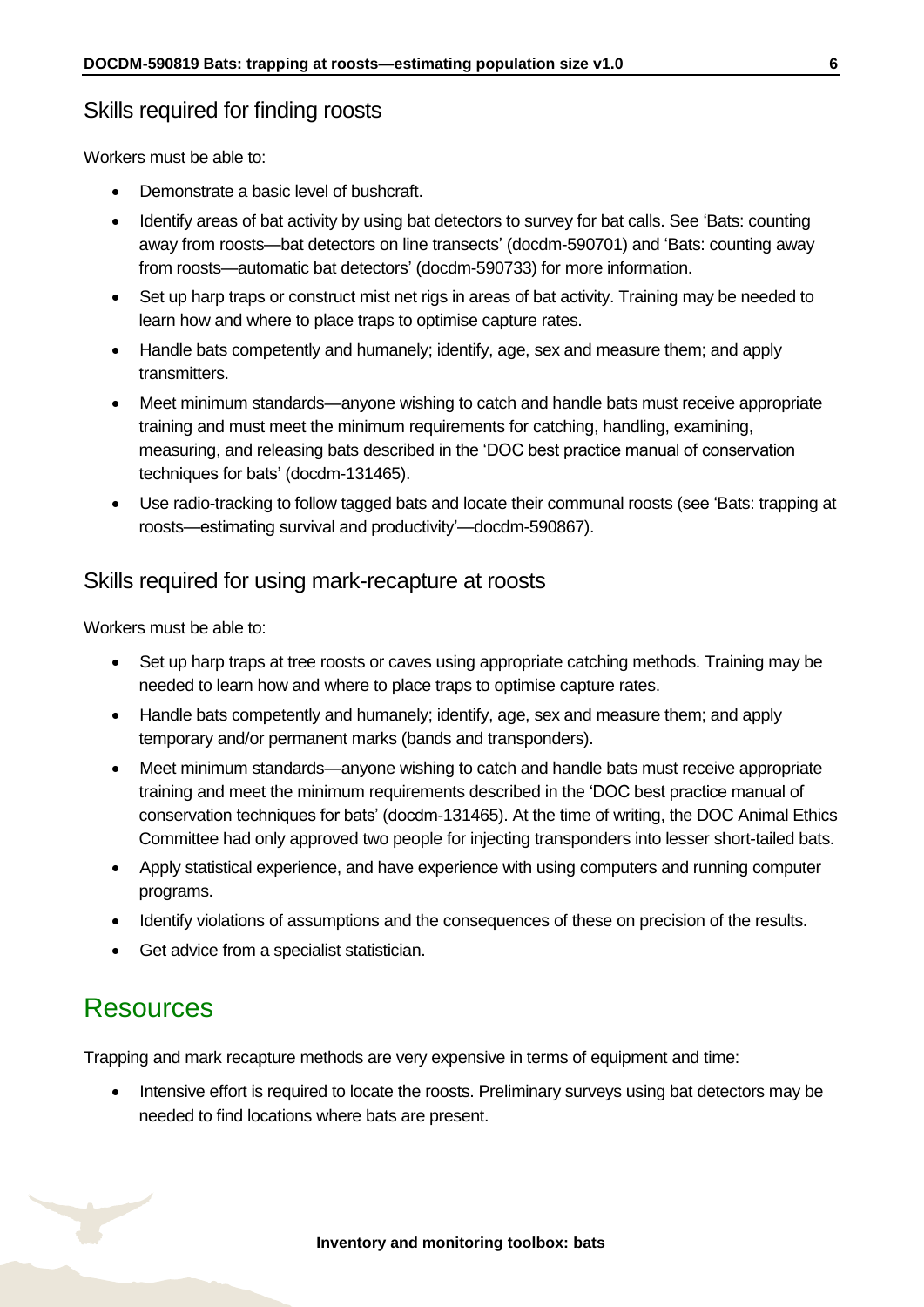- Radio-tracking bats is resource intensive, requiring mist nets and/or harp traps for catching bats, ropes to rig nets, transmitters, glue, scissors, antennae, receivers and a vehicle. Radio transmitters (c. \$200/tag) and radio-tracking equipment (radio receivers and antennae, c. \$3000/unit) are required. Personnel costs can be high when monitoring daily survival of radiotagged bats as the minimum survey period is 2 weeks (and most surveys go for longer).
- Trapping bats also requires considerable resources in terms of equipment and time required to set up and run the traps. Equipment includes traps, ropes and strings, line-shooting and treeclimbing equipment, infrared video equipment, good spotlights and spare batteries.
- Equipment for marking and processing bats varies depending on the marking method. Holding bags, callipers, Pesola balances, fur-trimmers, clipboards, recording sheets and headlamps are relatively inexpensive. Long-tailed bat bands are also inexpensive, but transponders are more expensive (c. \$10 each; injector gun c. \$250; transponder reader > \$250).
- Although automatic transponder readers are not particularly expensive, units will be required for perhaps 10–20 roost trees and personnel costs will be high, particularly if trees need to be climbed to put the readers in place and then to maintain them (e.g. antenna tunings need to be checked regularly).
- You need a reasonably large pool of skilled workers to handle and mark bats, especially if large samples are sought for use in calculating tagging ratios.

### <span id="page-6-0"></span>Minimum attributes

Consistent measurement and recording of these attributes is critical for the implementation of the method. Other attributes may be optional depending on your objective. For more information refer to ['Full details of technique and best practice'](#page-12-0).

DOC staff must complete a 'Standard inventory and monitoring project plan' (docdm-146272).

Minimum attributes to record:

- Date
- Location of trapping session
- Where trapped (roost number)
- Weather
- Observer
- Whether a bat was a recapture or an untagged bat
- Band or transponder tag number, or location of fur clip on body
- Age, sex and reproductive class of all bats caught
- Numbers of bats present at the roost on the night bats were captured and the number caught

Record field observations on a paper form (see 'Bat specimen record form'—docdm-141173), then store data in a computer-based spreadsheet.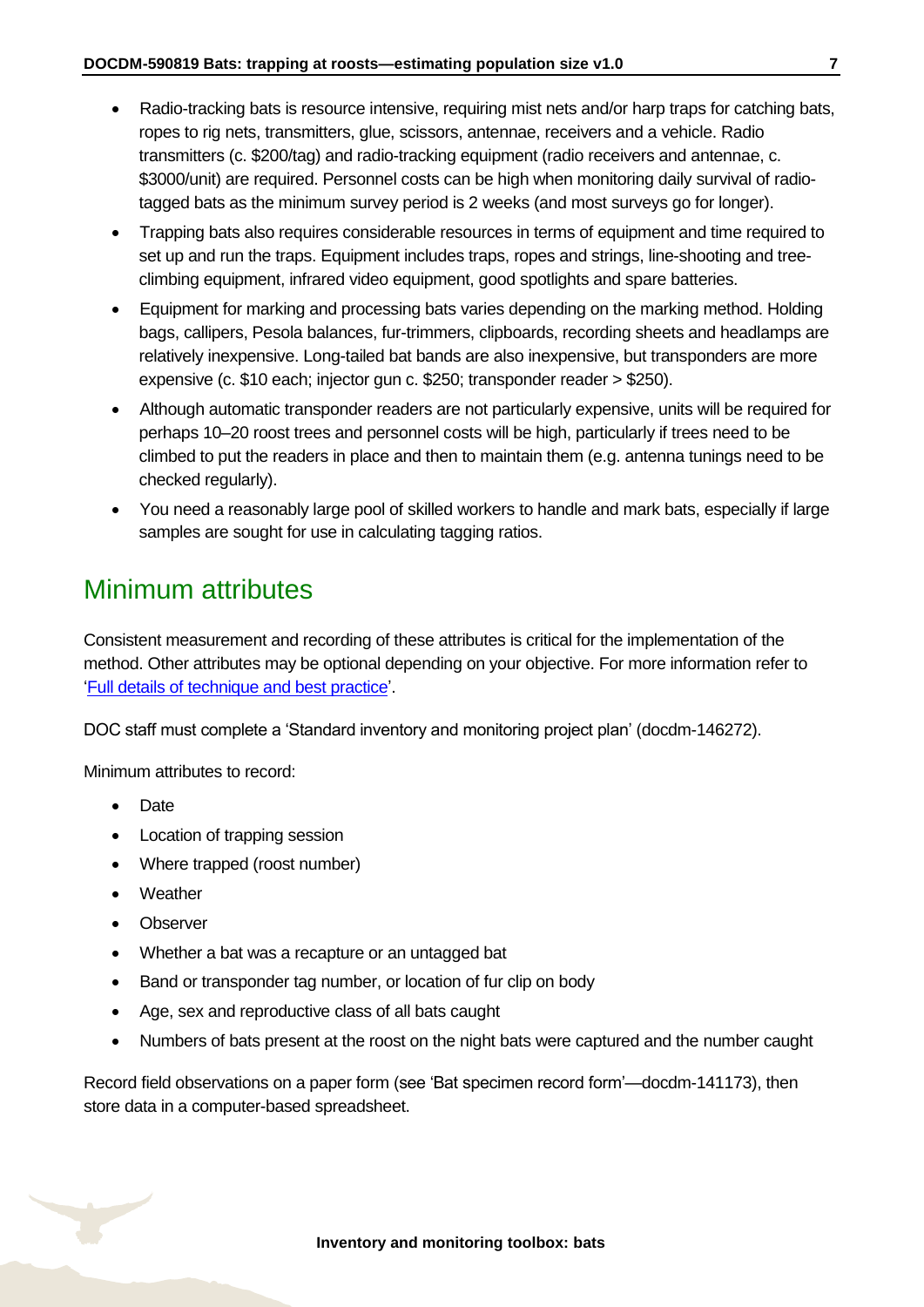### <span id="page-7-0"></span>Data storage

Forward copies of completed survey sheets to the survey administrator, or enter data into an appropriate spreadsheet as soon as possible. Collate, consolidate and store survey information securely, also as soon as possible, and preferably immediately on return from the field. The key steps here are data entry, storage and maintenance for later analysis, followed by copying and data backup for security.

Summarise the results in a spreadsheet or equivalent. Arrange data as 'column variables', i.e. arrange data from each field on the data sheet (date, time, location, plot designation, number seen, identity, etc.) in columns, with each row representing the occasion on which a given survey plot was sampled. Columns in the spreadsheet should include all data recorded on the original field sheet because the influences of factors such as location, observer, weather, etc., need to be accounted for in any analysis.

If data storage is designed well at the outset, it will make the job of analysis and interpretation much easier. Before storing data, check for missing information and errors, and ensure metadata are recorded.

Storage tools can be either manual or electronic systems (or both, preferably). They will usually be summary sheets, other physical filing systems, or electronic spreadsheets and databases. Use appropriate file formats such as .xls, .txt, .dbf or specific analysis software formats. Copy and/or backup all data, whether electronic, data sheets, metadata or site access descriptions, preferably offline if the primary storage location is part of a networked system. Store the copy at a separate location for security purposes.

### <span id="page-7-1"></span>Analysis, interpretation and reporting

Seek statistical advice from a biometrician or suitably experienced person prior to undertaking any analysis.

This method measures:

• Estimates of population size

Four approaches are possible for analysing data and reporting population estimates:

- 1. Calculating very simple estimates (minimum number of bats alive (MNA) following a recapture session). This is a crude technique that is not recommended unless there is no other way of obtaining information on population size. Results should be viewed with caution. A correlation between more rigorous population estimates and MNA has been reported in several small mammal studies (Hanley & Barnard 1999; Ruscoe et al. 2001) and two studies of long-tailed bats (Eglinton Valley and Hanging Rock; Pryde et al. 2005, 2006). However, in a third study of long-tailed bats, MNA greatly underestimated total population size (Grand Canyon Cave, near Piopio; Pryde et al. 2006).
- 2. Deriving population estimates from short-term sampling of closed populations (i.e. where there is no birth, death, immigration or emigration during the study) and obtaining an estimate of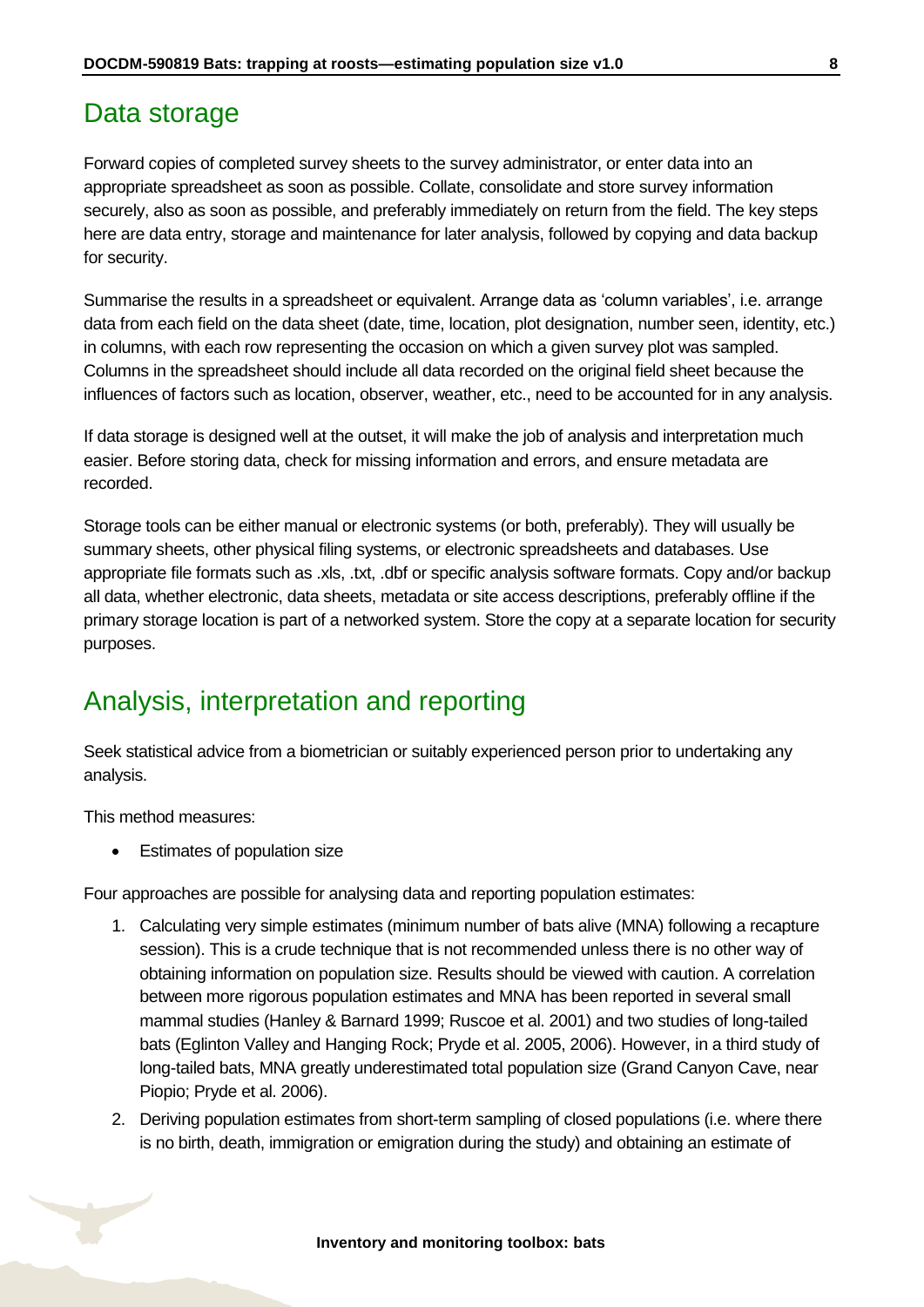absolute abundance. Closed-population methods are recommended if a single estimate of abundance is required. Analysis is relatively simple. No computer program is needed for analysis, just a calculator to solve several simple equations. There are a range of simple population estimators available. These are derived from the Lincoln-Petersen Estimator. This is described later in ['Full details of technique and best practice'](#page-12-0) because it is the simplest estimator to use.

- 3. Using the recapture probabilities calculated in open-population models to estimate population size. The Cormack-Jolly-Seber (CJS) model is the most commonly used method of analysis. Analysis of mark-recapture data can be computer-intensive and is aided by the use of specialist software. Program choice may depend on several things, including how well the program is supported in the literature, its user-friendliness, and the costs involved in obtaining the program. Program MARK is arguably the most comprehensive software available for mark-recapture analysis at the time of writing. It is described in more detail by Pryde (2003) and O'Donnell (in press). If capture histories are to be constructed for analysis in program MARK, the data are usually coded in binary form, e.g. 100010100, with years in which bats were recaptured coded '1', and '0' if they were not seen. In this example the bat was seen in the 1st year of the study but not in the following 3 years (coded '0'), seen again in the 5th year and 7th year but not in the 6th, 8th or 9th year. These encounter histories can have specifiers for age, sex and band number added to them (see Pryde 2003).
- 4. Using robust design models that combine elements of both open- and closed-population modelling. The robust model provides more precise abundance estimates when calculating multiple estimates of abundance. Program MARK is available for this analysis (Cooch & White 2004).

Data management and setup are described in more detail in 'Bats: trapping at roosts—estimating survival and productivity' (docdm-590867) and Pryde (2003).

Results are usually presented as population estimates plus a measure of error (e.g. confidence intervals). These can be tabulated (e.g. see Table 1 in ['Case study A'](#page-10-0)) or graphed (e.g. Fig. 1).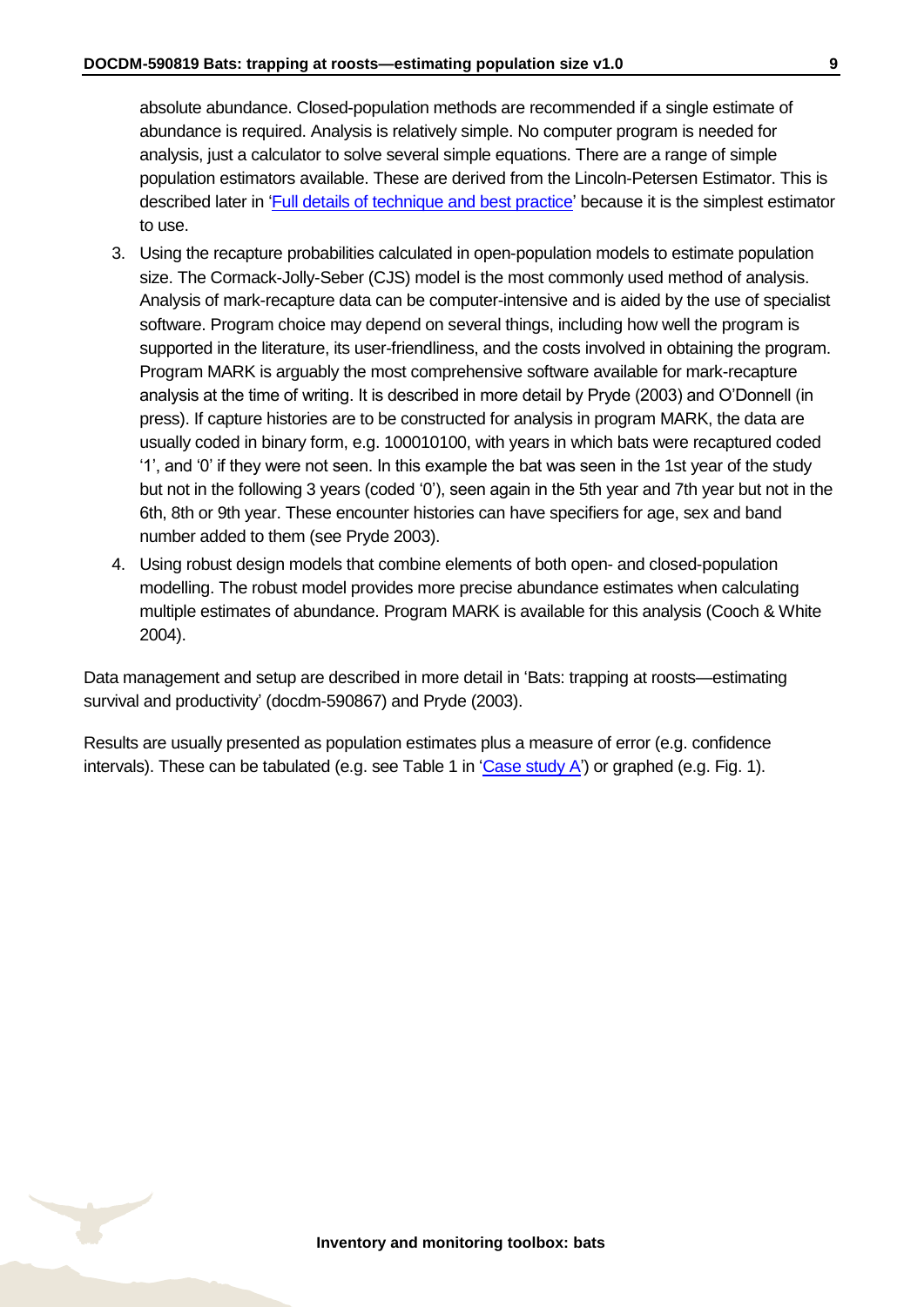

Figure 1. Annual population estimates (  $\hat{N}$  ) for male and female long-tailed bats at Grand Canyon Cave, near Piopio, 1999–2003. Error bars represent 95% confidence intervals (from Pryde et al. 2006).

Seek advice of a statistician with expertise in modelling populations before undertaking mark-recapture studies to ensure the correct approach is used, because all approaches have set assumptions that should be met. There are strengths and weaknesses in each approach. Violating the different assumptions will have different consequences, which may influence the precision of population estimates and hence the conclusions drawn from analyses. Standard text books should be consulted to provide guidance on the precise formulae that should be used for calculating both the population estimate and the variance (e.g. Seber 1982; Thompson et al. 1998; Williams et al. 2002). Issues that need consideration are (a) whether there has been one or several recapture sessions, (b) how large the sample size is, and (c) whether additional bats were marked during subsequent recapture sessions. Fundamental requirements are to carefully examine whether assumptions of the methods are fulfilled and to estimate error rates (e.g. confidence intervals) to obtain some sense of the precision of the estimate. All estimates should be viewed with some caution and treated as just a general estimate of population size at the time of mark-recapture because estimates do not account for emigration, immigration, birth, death or other factors influencing survival.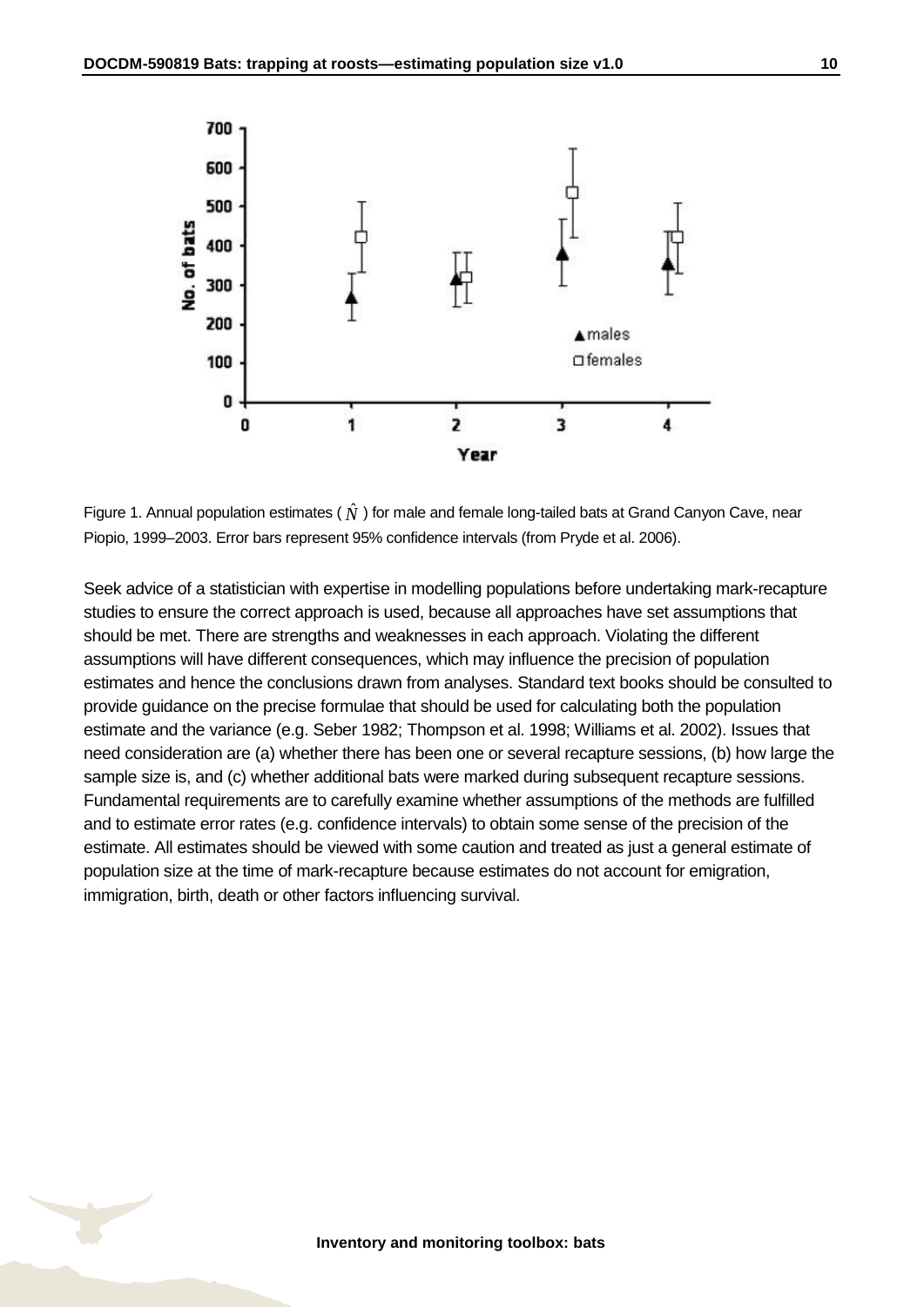### <span id="page-10-0"></span>Case study A

#### **Case study A: using temporary marks and the Lincoln-Petersen Estimator to estimate population size in lesser short-tailed bats in the Eglinton Valley, Fiordland**

#### **Synopsis**

Lesser short-tailed bats were rediscovered in Eglinton Valley, Fiordland in 1997 (O'Donnell et al. 1999) making it one of only three South Island populations of this threatened species.

#### **Objectives**

- To estimate the population size with confidence.
- Assess the performance of the population over time (status and trend) in relation to pest control operations being undertaken in Eglinton Valley.
- Compare population estimates derived from mark-recapture using the Lincoln-Petersen Estimator with counts of bats exiting individual roosts derived from camera and video counts.

#### Sampling design and methods

Bats were caught in harp traps as they emerged from their maternity roosts in January and February 2005. The mark-recapture method depended on temporarily marking a relatively large sample of bats, with the aim of marking > 40% of the population. However, in order to minimise stress on the bats, they were caught and processed in relatively small batches. Bats were counted as they fell into the trap using an infrared camera mounted on the trap. Once 40–80 bats were caught, the trap was lowered, emptied and then raised to the roost again to catch some more. The age and sex of each bat were recorded, and each bat was marked by shaving a small area of fur from the base of its back using a hair trimmer (Fig. 2). The bats were then released.

Four capture sessions were undertaken—one for the initial capture and three subsequent recapture sessions. The method depended on having a large number of skilled bat handlers and recorders present so that handling time for each bat was minimised. A minimum of 12 people were used per capture session and each person was assigned to a specific task (managing the trap, placing bats in holding bags, processing bats or recording). Thus, the whole operation lasted < 2 hours and individual bats were held for much shorter periods.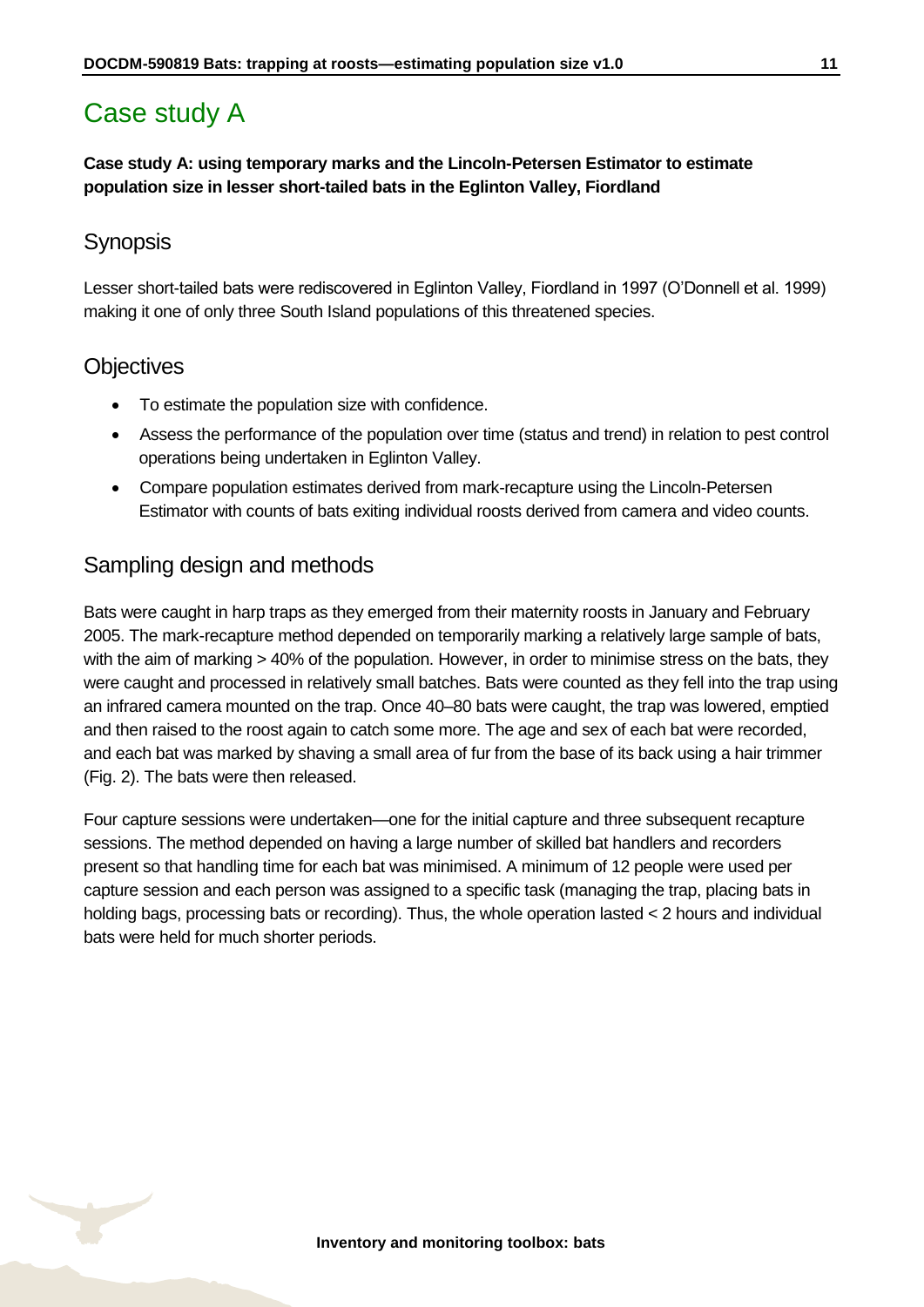

Figure 2. Temporarily marking a lesser short-tailed bat using a hair-trimmer to shave a small patch of fur.

#### **Results**

Estimates of between 1287 and 1848 lesser short-tailed bats were obtained (Table 1). These population estimates were far higher than the numbers of bats counted emerging from the individual roosts using the infrared cameras and video recorders, indicating turnover of individuals in the communal roosts.

#### Limitations and points to consider

Population estimates from the various recapture sessions varied markedly from each other and each estimate had a reasonably wide confidence interval. This variability largely resulted from not being able to mark individual bats with unique marks. The team's next challenge is to determine which of the estimates was more realistic (the higher or lower estimates) and whether consistent estimates can be obtained over time. The key to interpreting such results is to be sure that only one intermixing population was being sampled, then ensuring that only comparable samples are used in the analysis.

On examining the composition of different samples, it was apparent that recapture sessions 1 and 2 might not have been representative of the bat population. In the original capture session, adult males, adult females and juveniles (with an equal sex ratio) each made up approximately one third of captures. In recapture session 1, more juveniles were caught, and in recapture session 2, (less than a month later) virtually no juveniles were captured. Thus, it was concluded that recapture session 3 (Table 1) gave the most realistic estimate of population size, because (a) sample size of marked bats was high, and (b) the sex and age composition was representative of the equal sex ratios known from the population (similar to the original capture session).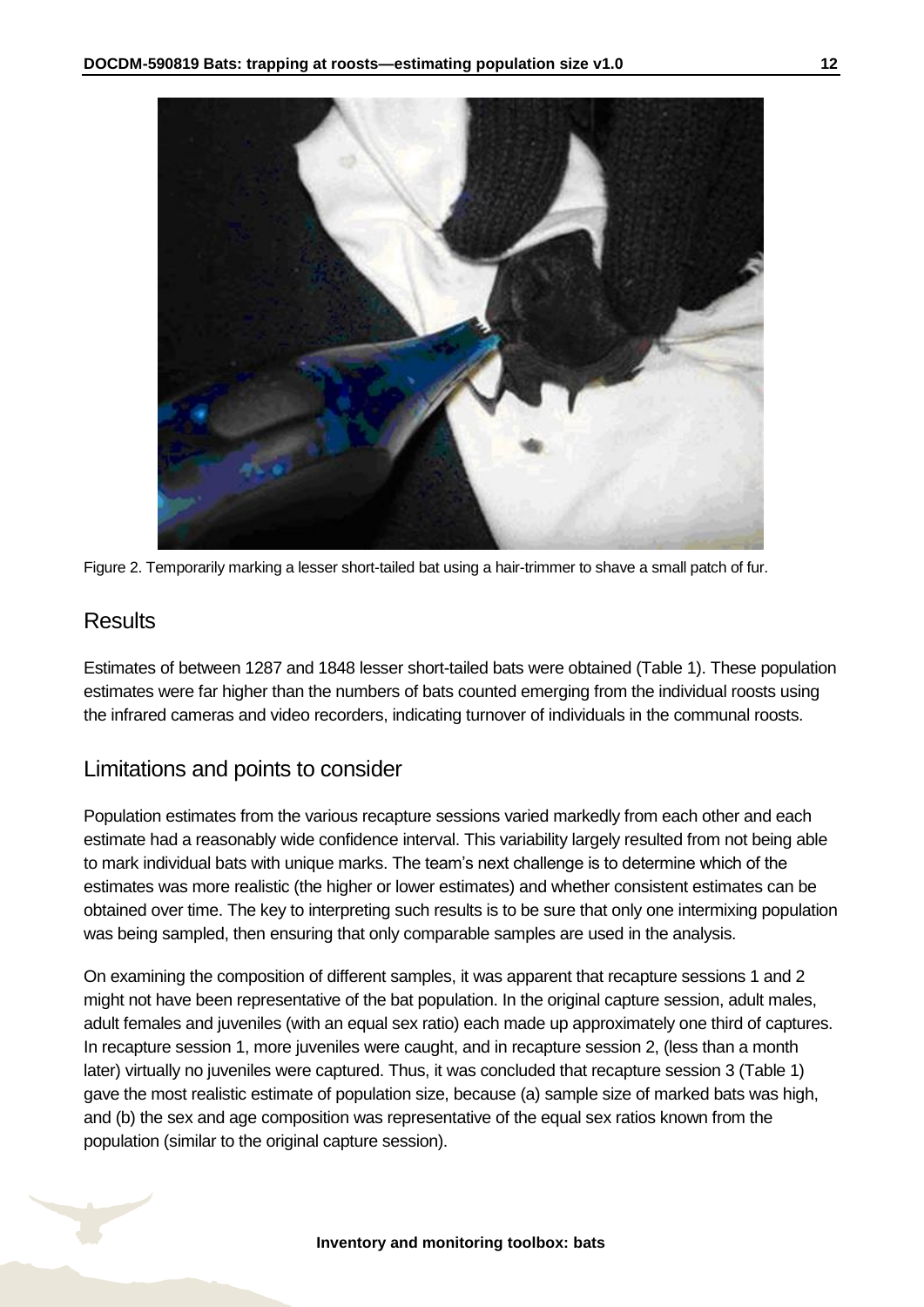| Recapture<br>session | Total No.<br>marked<br>М | No.<br>existing<br>roost* | No.<br>caught<br>n | No. of<br>recaptures<br>m | <b>Population</b><br>estimate<br>N |
|----------------------|--------------------------|---------------------------|--------------------|---------------------------|------------------------------------|
|                      | 259                      | 835                       | 179                | 26                        | $1783 \pm 323$                     |
| 2                    | 259                      | 726                       | 157                | 22                        | $1848 \pm 368$                     |
| 3                    | 394                      | 468                       | 199                | 60                        | $1287 \pm 138$                     |

Table 1. Population estimates for lesser short-tailed bats in the Eglinton Valley during post-lactation using the Lincoln-Peterson Estimator ± 95% CI, January–February 2005 (C. O'Donnell, unpubl. data).

\* Recorded with infrared camera and video recorder.

The rapid sampling protocols adopted and the large number of captures demonstrates it is possible to obtain population estimates for lesser short-tailed bats using temporary marks, although how realistic these estimates were has yet to be determined. Critical examination of whether the samples were representative of the total population is essential. These estimates have yet to be calibrated against bat populations of known size in New Zealand (because alternative marking methods are not yet available). In addition, infrared video counts of bats emerging from roosts where the mark-recapture estimates were derived underestimated total population size markedly during this study (Table 1). The only way to achieve an accurate population count with videos is by counting bats emerging from all roosts occupied by the population simultaneously in one night.

#### References for case study A

O'Donnell, C.F.J.; Christie, J.; Corben, C.; Sedgeley, J.A.; Simpson, W. 1999: Rediscovery of shorttailed bats (*Mystacina* sp.) in Fiordland, New Zealand: preliminary observations of taxonomy, echolocation calls, population size, home range, and habitat use. *New Zealand Journal of Ecology 23*: 21–30.

### <span id="page-12-0"></span>Full details of technique and best practice

#### Choosing appropriate methods for marking

Mark-recapture studies are dependent on being able to apply recognisable marks to bats that last for the duration of the study. Marks must be applied ethically and humanely. Permanent marks that require recapture and rehandling of bats include forearm bands (long-tailed bats only) and Passive Integrated Transponder tags (PIT tags or 'microchips' for lesser short-tailed bats). Transponders show great promise as a marking technique because bats can be 'recaptured' without rehandling using automatic transponder readers located at a representative number of roost entrances. This helps to ensure high recapture probabilities. If information on number of bats with tags emerging at dusk is used in conjunction with a simultaneous video count at the same roost (total number of bats emerging), a coarse, one-off population estimate can be calculated (e.g. using the Lincoln-Petersen Estimator).

Population estimation using robust design models for open populations may also become feasible. Furclipping using a single, small clip is currently the only approved technique for short-term mark-recapture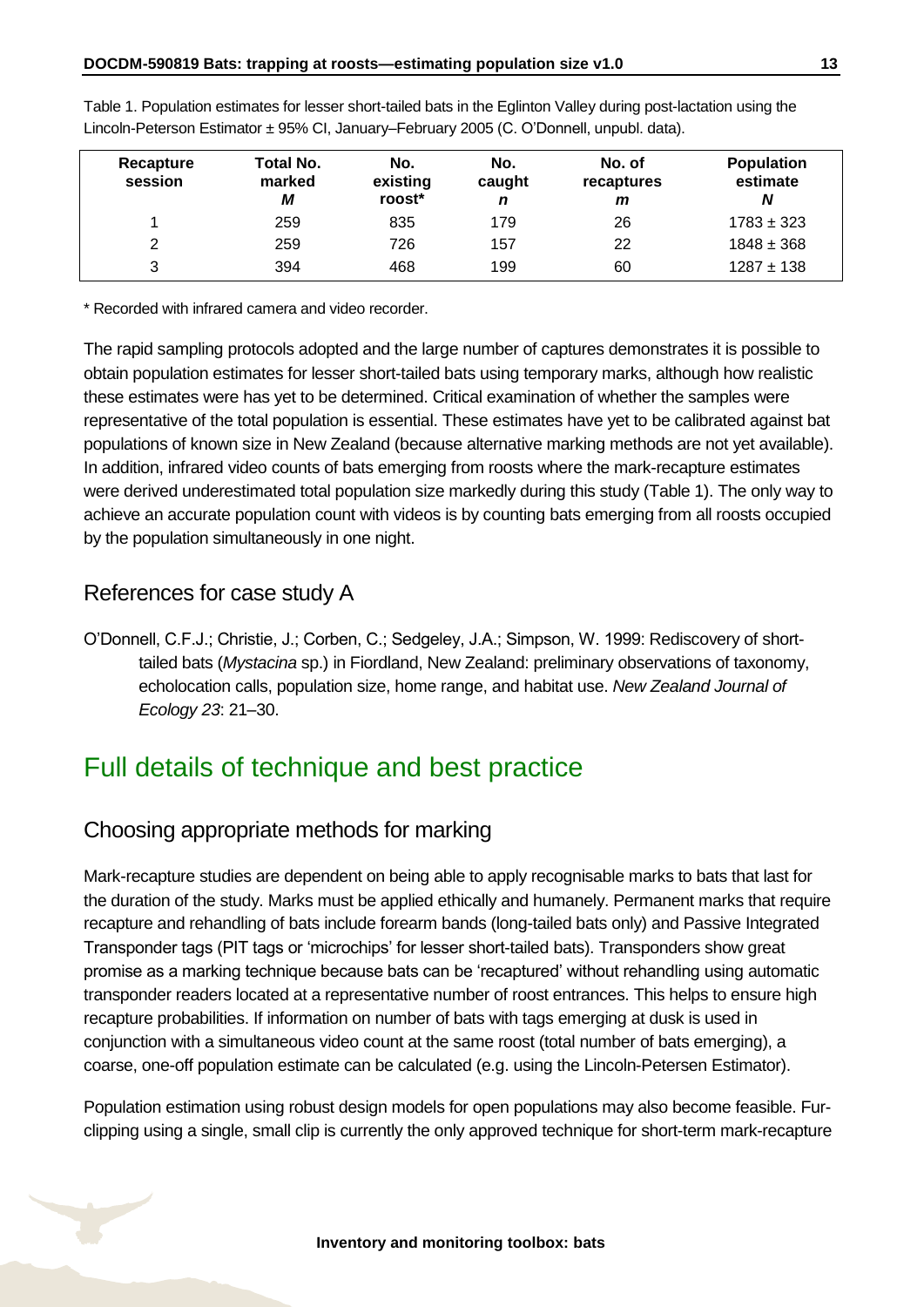of lesser short-tailed bats in New Zealand. Other techniques, such as marking with permanent hair dye, require too much time to apply when handling a large number of bats. Temporary stains and dyes are groomed off by the bats too quickly. The dyes might contain harmful ingredients that could be ingested by the bats.

### Trapping and handling methods

Anyone wishing to catch and handle bats must hold appropriate permits, have animal ethics approval and should be familiar with the potential health and safety issues associated with handling bats. For more information on such requirements contact the DOC Bat Recovery Group leader or the DOC conservancy bat contact (see 'Bat Recovery Group contacts'—docdm-132033).

Full details of best practice for trapping, capturing, handling, marking and tracking bats are described in the 'DOC best practice manual of conservation techniques for bats' (docdm-131465). This section provides an overview of the trapping process. Initially, a suitable colonial roost is found using radiotracking. A suitable roost is one in which all young have become independent, and the entrance is in a position on a tree where lines can be hoisted and the trap raised without being caught on the tree or disturbing the bats. A trap is then positioned in front of the roost exit with the catch bag c. 30 cm below the entrance. Bats are caught as they emerge at dusk. Once the trap is lowered, bats can be placed directly into cloth holding bags, and then processed.

If a large number of bats are required for a sample, which is the case when estimating population size in lesser short-tailed bats using the Lincoln-Petersen Estimator, then the trapping technique needs to be varied. If the colony is thought to number > 100 bats, then an infrared video camera linked to a screen is either secured to the trap or used from the ground so that bats can be counted as they fall into the trap. Once 40–80 bats are caught, the trap is lowered quickly to the ground. This means that not too many bats stay in the trap at one time. If more bats are needed for the sample, the catch bag is taken off and placed on legs near the people processing the bats. Another empty bag is placed on the trap and hoisted again to the roost (repeating the process so that c. 200–300 bats are caught in a sample). Meanwhile, the bats that are caught are placed in small holding bags by people dedicated to this task. These bats are passed to the people doing the processing. Each bat is weighed, sex and age are recorded, and a small fur clip is shorn from the bat's back (right or left shoulder, or right or left lower back). The clip should be deep enough to remove the different coloured over-fur, but not reach the skin. Bats are released immediately. Roles of staff need to be clearly defined before the capture session so that the operation runs quickly and smoothly.

Lesser short-tailed bats have now been tagged successfully using transponders inserted under the skin, and preliminary trials using automatic tag readers and data loggers positioned at the roost hole have been successful at recording the number of bats with tags exiting the roost. Thus, in the future, it may not be necessary to physically recapture bats with transponders (Sedgeley & O'Donnell 2006, 2007). However, initial capture sessions (to insert transponders in the first instance) will need to follow the same protocols outlined above.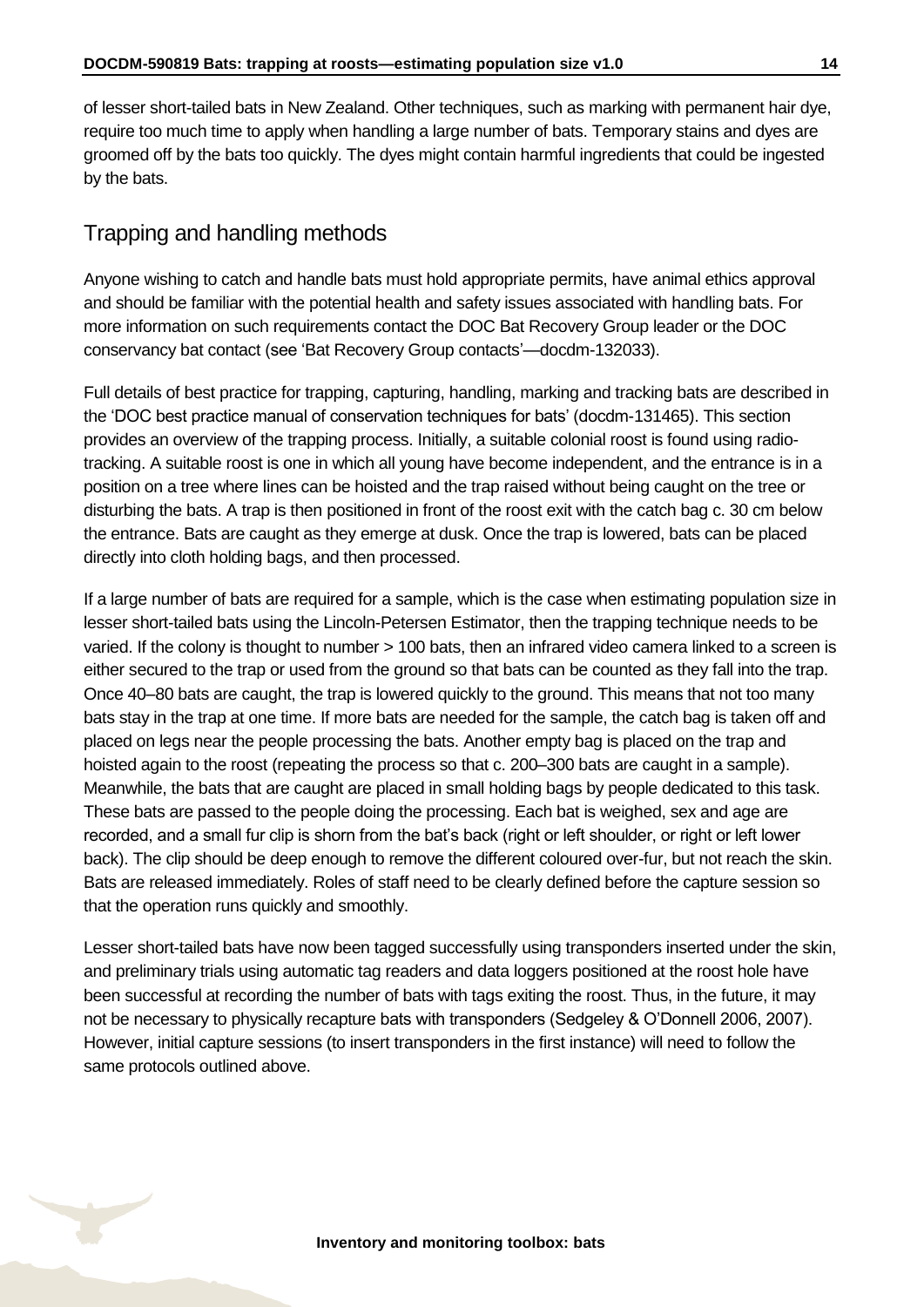#### Minimising disturbance

Bats are disturbed by catching, handling and applying marks, and when they have to be recaptured subsequently to record their marks, they are disturbed yet again. Thus, caution and care need to be used when catching animals. In the Eglinton Valley, there is no evidence that catching bats at their roosts causes them to abandon a tree if best practice is strictly adhered to (Sedgeley & O'Donnell 1996). However, some bat species overseas are known to abandon their roosts if disturbed. Some lesser short-tailed bat colonies number several thousand individuals. It is inappropriate and unnecessary to catch all bats in such roosts. It is essential to have a large number of skilled bat handlers and recorders present so that handling times of bats is minimised. The authors recommend a minimum of 12 people per session, each assigned to different tasks (managing the trap, placing bats in holding bags, processing bats or recording). Thus, the whole operation runs efficiently, lasts < 2 hours, and individual bats are held for short periods (< 30 min). Roosts must not be trapped during periods when there are dependent young present in the colonies. This ensures lactating females can feed their young and avoids the risk of females abandoning their young.

#### Selecting an appropriate analysis technique

Practitioners should consider the objectives of their study, degree of precision they require, resources available, behaviour of their study animal, and whether the assumptions of analysis models can be met before choosing a method. Summing the minimum number of animals alive after capture sessions is relatively crude when compared with the population estimates that can be calculated. Simple markrecapture methods using temporary marks are appropriate for mark-recapture analysis when (a) bats cannot be permanently or individually marked, (b) an estimate of population size is required, and (c) assumptions of the method are not violated. They are appropriate for short-term studies in closed populations (i.e. when the population is constant in size and composition during the study period—it is geographically and demographically closed with no births, deaths, immigration or emigration). Standard text books should be consulted to provide guidance on the precise formulae that should be used for calculating both the population estimate and the variance (e.g. Schemnitz 1980; Seber 1982; Thompson et al. 1998; Williams et al. 2002). Issues that need consideration are (a) whether there has been one or several recapture sessions, (b) how large the sample size is and, (c) whether additional bats were marked during subsequent recapture sessions. Radio-tagging of bats is best suited for monitoring survival of a limited sample of individuals through a management operation over the short term.

#### Minimum number alive

Calculation of simple estimates of survivorship is possible. For example, the minimum number alive (MNA—the number of individuals detected during that survey plus any additional animals detected in subsequent surveys) and proportion of a particular cohort alive can be calculated between sampling periods if animals are marked individually. For example, if 50 different bats were caught during an initial capture session during the breeding season, then MNA for Year  $1 = 50$  bats. If 30 of these bats were recaptured in Year 2 and 12 new juveniles were marked, MNA at Year  $2 = 42$  bats. In Year 3, if 25 marked bats were recaptured, but three of them were bats marked in Year 1 but not recaptured in Year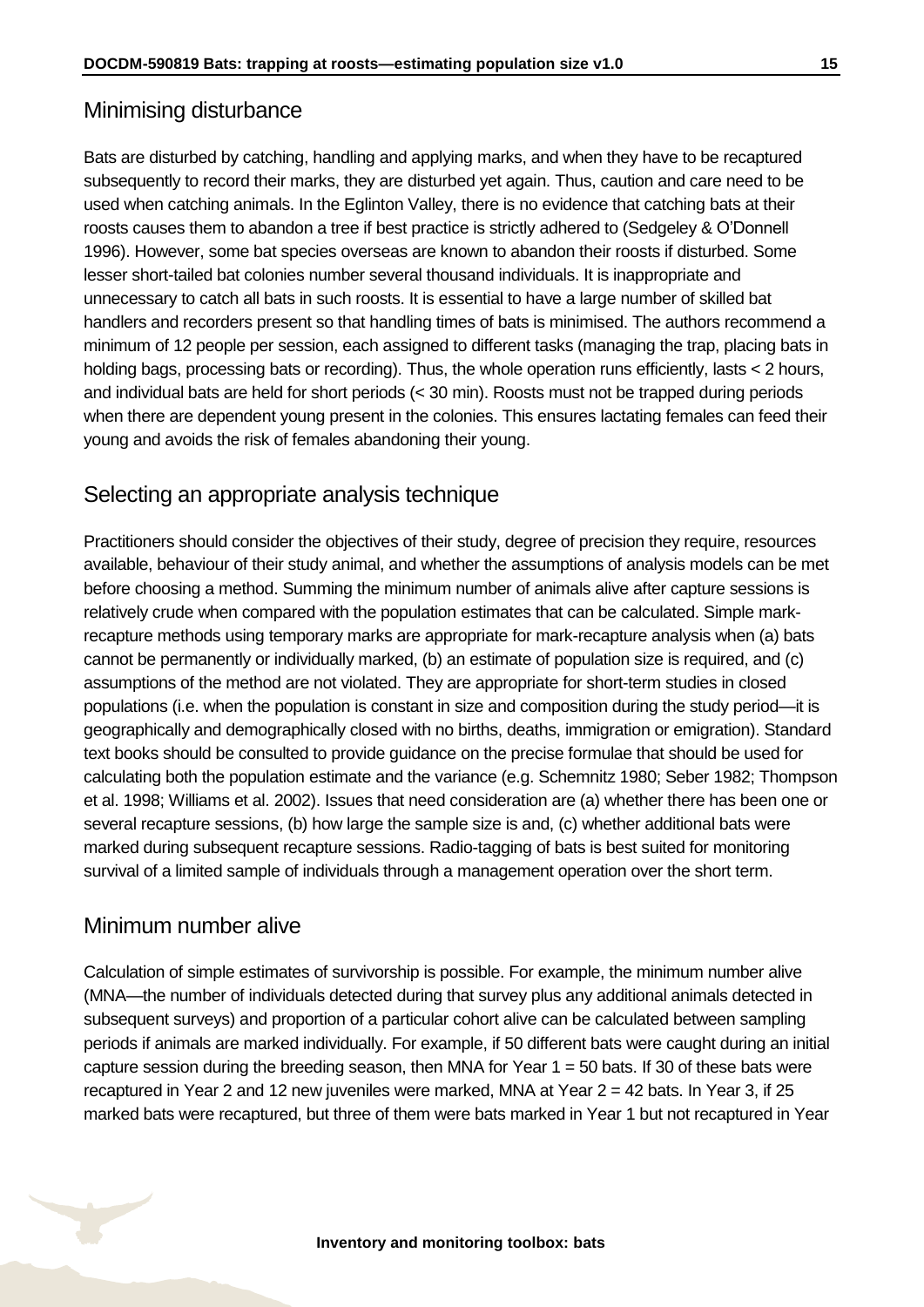2, then clearly, they were still alive in Year 2. So, in this case, the MNA estimate for Year 2 should be revised: MNA =  $42 + 3 = 45$  bats in Year 2.

#### Lincoln-Petersen Estimator

The Lincoln-Petersen Estimator (also known as the Lincoln Index) is the simplest and most widely used mark-recapture abundance estimator for closed populations. This estimator applies to two sampling occasions at the roosts when animals are marked on the first occasion and re-sampled just once. Other estimators can be used if there are several capture sessions, if sample size is small, and if additional animals are marked during subsequent recapture sessions. The Lincoln-Petersen estimator is most likely to be used for monitoring short-term survival through management operations.

The basic index is easy to calculate. It provides an estimate of the population size and a measure of variability around the estimate. Solve the equation (from Schemnitz 1980):

$$
N = M \frac{n}{m_2}
$$

where

 $N =$  estimated population size

 $n =$  number caught at time 1

 $M =$  number caught at time 2

 $m_2$  = number of recaptures

An approximate 95% confidence interval for this estimate is given by:

$$
\mathsf{SE} = \sqrt{\frac{M^2 n (n-m)}{m^3}}
$$

There are many variations and some improvements to these equations (e.g. see Seber 1982; Thompson et al. 1998; Williams et al. 2002), some of which are important if multiple recapture sessions are undertaken. However, estimators have yet to be calibrated against known size populations.

When analysing results, it is essential to consider whether the assumptions have been met. Two factors are particularly important. Firstly, lesser short-tailed bat colonies switch roost sites frequently. Secondly, not all bats in a population occupy the same roost tree on the night of sampling. All animals need to have the same probability of being caught. Radio-tracking of lesser short-tailed bats in the Eglinton Valley revealed that individuals appear to move almost at random among a pool of about 20 colonial roosting trees in the breeding season (Sedgeley 2003; Christie 2003). Therefore, in this area we were confident that individuals caught in the Eglinton Valley are from just one population, even though subsequent capture sessions might have happened at different roosts. The composition of captures in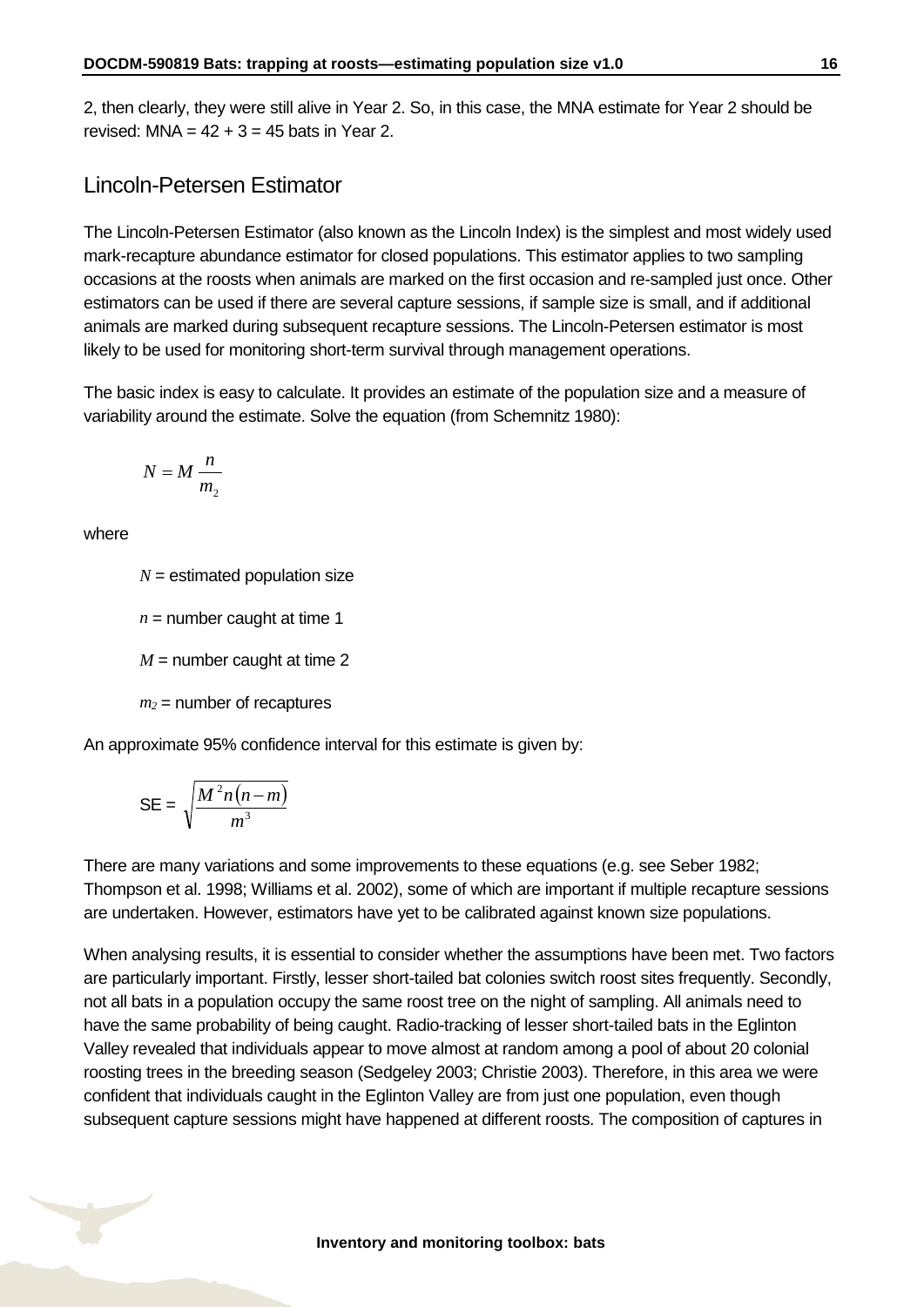the initial and subsequent samples should be checked to ensure that the proportions of each age and sex class are similar.

#### Estimating population size using recapture probabilities from open populations

If recapture probabilities are high, and the assumptions of the model are met, then the recapture probabilities calculated from these models can be inserted in the equations for estimating population size. There are many options for estimating population size. Put most simply, once capture probability is known, population sizes for each capture occasion (denoted as *i*) can be estimated by the equation:

$$
\hat{N}_i = \frac{n_i}{\hat{p}_i}
$$

where

 $\hat{N}_{i}$ = estimated number of animals captures on occasion  $i$ 

 $n_i$  = number of animals captured on occasion  $i$ 

 $\hat{p}_{i}$  = estimated capture probability on occasion  $i$ 

An approximate 95% confidence interval for this estimate is given by:

$$
\hat{N}_i \pm 2\sqrt{\text{var}(\hat{N}_i)}
$$
, and

var(
$$
\hat{N}_i
$$
) =  $\frac{n_i^2 \text{ var}(\hat{p})}{\hat{p}_i^4} + \frac{n_i(1-\hat{p}_i)}{\hat{p}_i^2}$  (Williams et al. 2002, p. 503).

Recruitment between capture sessions is then estimated according to the equation:

$$
\hat{B}_i = \hat{N}_i - \phi_i \hat{N}_{i-1}
$$

where

 $\hat{B}_i$  = recruitment for occasion *i* 

 $\hat{N}_{i}$  = population size for capture occasion  $i$ 

 $\phi_i$  = survival probability on occasion *i*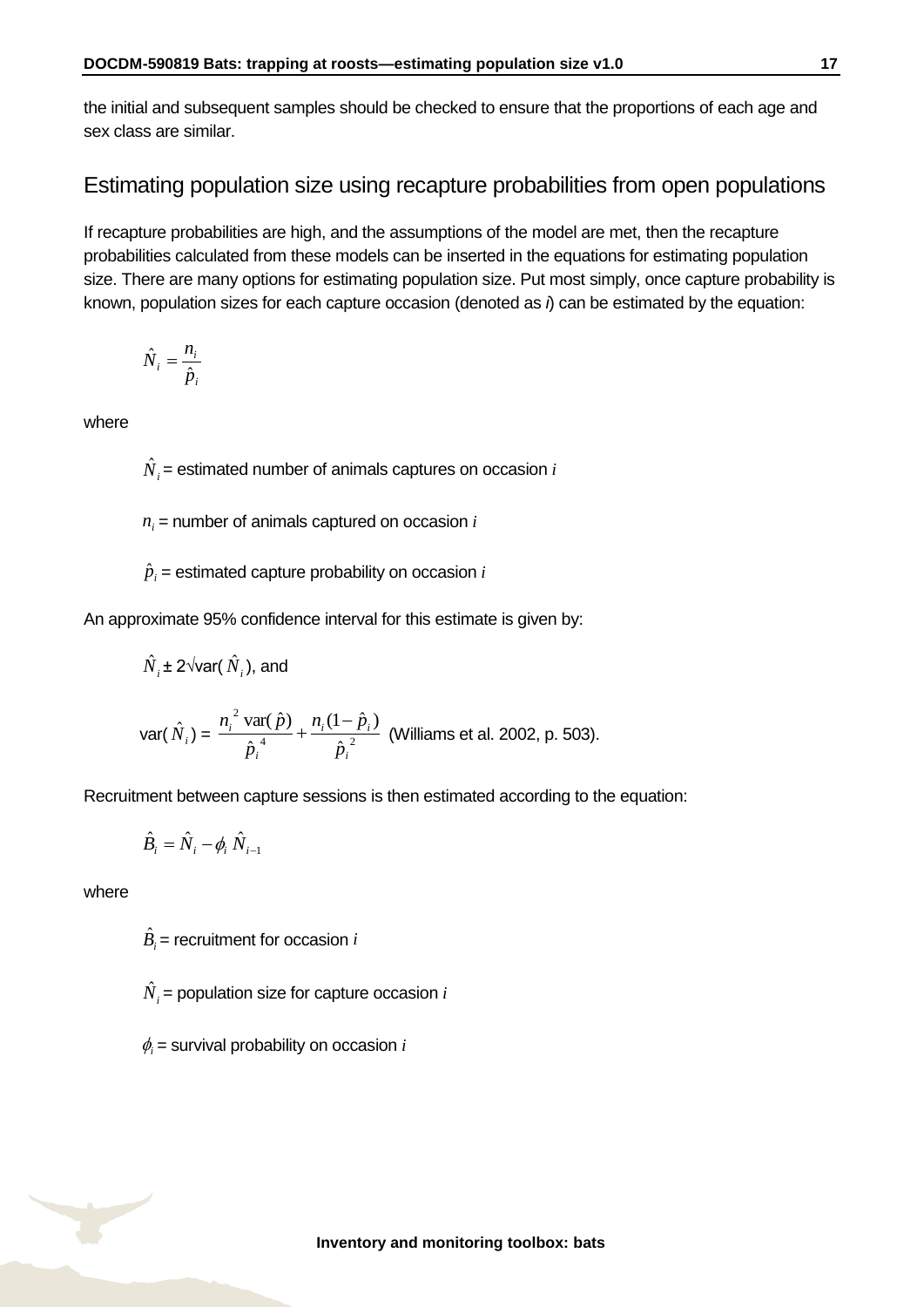#### The robust design

Combination of features of both open- and closed-population models is made possible by structuring capture occasions into primary and secondary periods; this results in a 'robust design' (Lettink & Armstrong 2003). For example, a trapping study might involve trapping animals for 5 consecutive nights every year for 10 years, where the year interval is the primary period and the 5 consecutive nights the secondary periods. From such a study, it will be possible to estimate population size for each of the annual 5-night trapping sessions using closed models, and survival rates for the nine intervals between the 10 years using open-population model techniques. The assumptions of open-population models also apply to use of the robust design, with one major difference. Meeting the assumption of equal probability of recapture becomes less important as this design is robust to capture heterogeneity and/or trap response (Pollock 1982). Other advantages of using the robust design are increased precision for population estimation compared with using an open-population model alone, and the ability to estimate births or immigration separately. The disadvantage is that the robust design requires more resources because more sampling periods are required than when using either open- or closed-population models alone.

Data management and setup are described in more detail in 'Bats: trapping at roosts—estimating survival and productivity' (docdm-590867) and Pryde (2003).

### <span id="page-17-0"></span>References and further reading

- Christie, J.E. 2003: Spatial and temporal activity patterns of lesser short-tailed bats (*Mystacina tuberculata*) in Fiordland. MSc thesis, University of Otago, Dunedin.
- Cooch, E.; White, G. 2004: Program MARK. Analysis of data from marked individuals. A gentle introduction. 9th edition.<http://www.phidot.org/software/mark/docs/book/> (Viewed 14 Oct 2010.)
- Hanley, T.A.; Barnard, J.C. 1999: Spatial variation in population dynamics of Sitka mice in floodplain forests. *Journal of Mammalogy 80*: 866–879.
- Lettink, M.; Armstrong, D.P. 2003: An introduction to mark-recapture analysis for monitoring threatened species. *Department of Conservation Technical Series 28A*: 5–32.
- O'Donnell, C.F.J. 2009: Population dynamics and survivorship. In Kunz, T. H.; Parsons, S. (Eds.): Ecological and behaviorial methods for the study of bats. 2nd edition. Johns Hopkins University Press, Baltimore, MD.
- O'Donnell, C.F.J.; Christie, J.; Corben, C.; Sedgeley, J.A.; Simpson, W. 1999: Rediscovery of shorttailed bats (*Mystacina* sp.) in Fiordland, New Zealand: preliminary observations of taxonomy, echolocation calls, population size, home range, and habitat use. *New Zealand Journal of Ecology 23*: 21–30.
- Pollock, K.H. 1982: A capture-recapture design robust to unequal probability of capture. *Journal of Wildlife Management 46*: 752–757.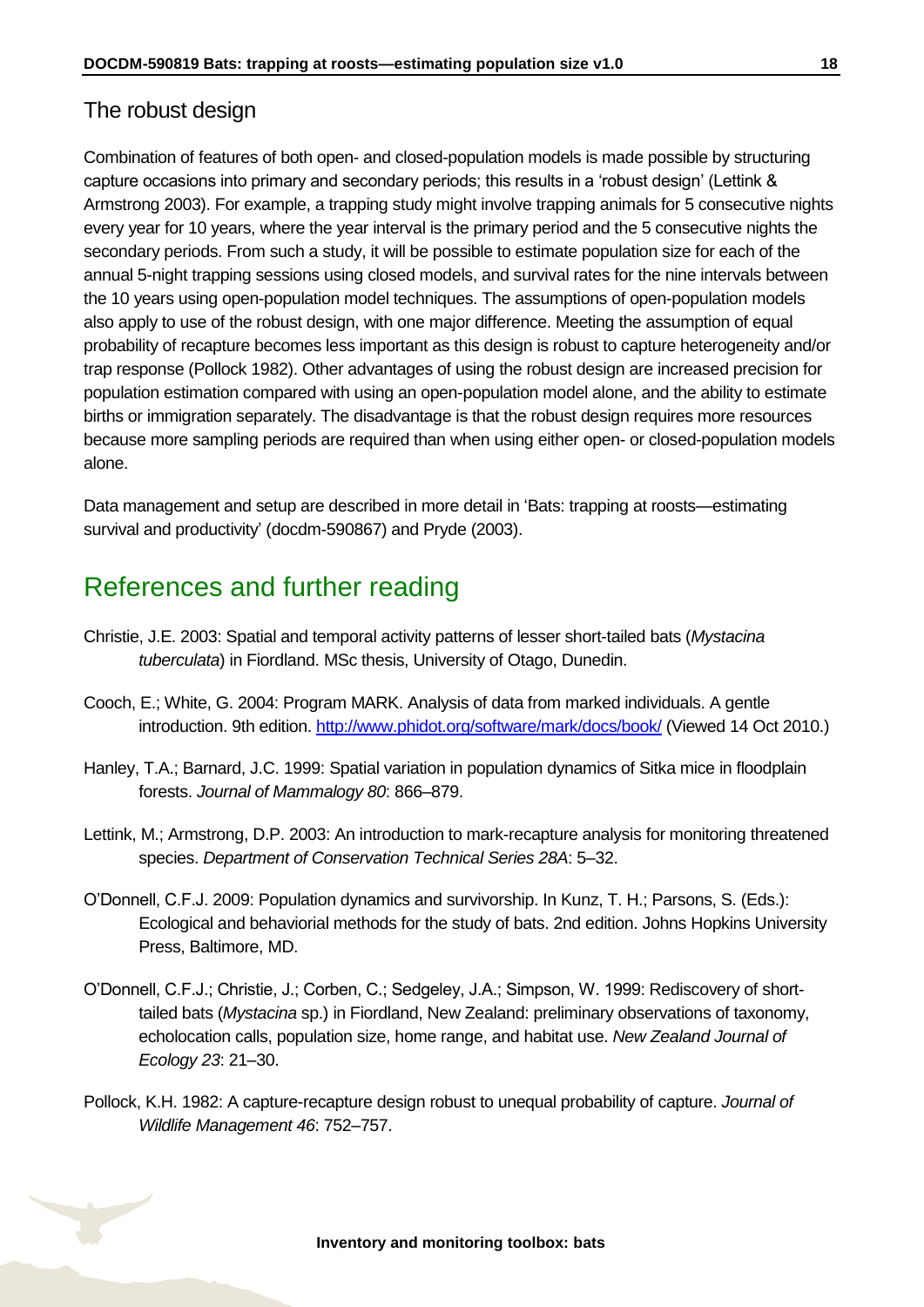- Pryde, M.A. 2003: Using the program MARK for assessing survival in cryptic threatened species: case study using long-tailed bats (*Chalinolobus tuberculatus*). *Department of Conservation Technical Series 28B*: 33–63.
- Pryde, M.A.; Lettink, M.; O'Donnell, C.F.J. 2006: Survivorship in two populations of long-tailed bats (*Chalinolobus tuberculatus*) in New Zealand. *New Zealand Journal of Zoology 33*: 85–95.
- Pryde, M.A.; O'Donnell, C.F.J.; Barker, R.J. 2005: Factors influencing survival and long-term population viability of New Zealand long-tailed bats (*Chalinolobus tuberculatus*): implications for conservation. *Biological Conservation 126*: 175–185.
- Ruscoe, W.A.; Goldsmith, R.; Choquenot, D. 2001: A comparison of population estimates and abundance indices for house mice inhabiting beech forests in New Zealand. *Wildlife Research 28*: 173–178.
- Schemnitz, S.D. (Ed.). 1980: Wildlife management techniques manual. 4th edition. The Wildlife Society, Washington, DC.
- Seber, G.E.F. 1982: The estimation of animal abundance and related parameters. 2nd edition. Macmillan, New York.
- Sedgeley, J.A. 2003: Roost site selection and roosting behaviour in lesser short-tailed bats (*Mystacina tuberculata*) and comparisons with long-tailed bats (*Chalinolobus tuberculatus*) in Nothofagus forest, Fiordland. *New Zealand Journal of Zoology 30*: 227–241.
- Sedgeley, J.A.; O'Donnell, C.F.J. 1996: Harp-trapping bats at tree roosts in tall forest and an assessment of the potential for disturbance. *Bat Research News 37*: 110–114.
- Sedgeley, J.; O'Donnell, C. 2006: Results and recommendations from transponder trials in lesser shorttailed bats. Report to the Department of Conservation, Christchurch (unpublished).
- Sedgeley, J.; O'Donnell, C. 2007: Use of passive integrated transponder tags to mark and monitor lesser short-tailed bats in the Eglinton Valley. Report to DOC Animal Ethics Committee (2007). Department of Conservation, Christchurch (unpublished).
- Thompson, W.L.; White, G.C.; Gowan, C. 1998: Monitoring vertebrate populations. Academic Press, San Diego.
- White, G.C.; Burnham, K.P. 1999: Program MARK: survival estimation from populations of marked animals. *Bird Study 46*: 120–139.
- Williams, B.K.; Nichols, J.D.; Conroy, M.J. 2002: Analysis and management of animal populations. Academic Press, San Diego.